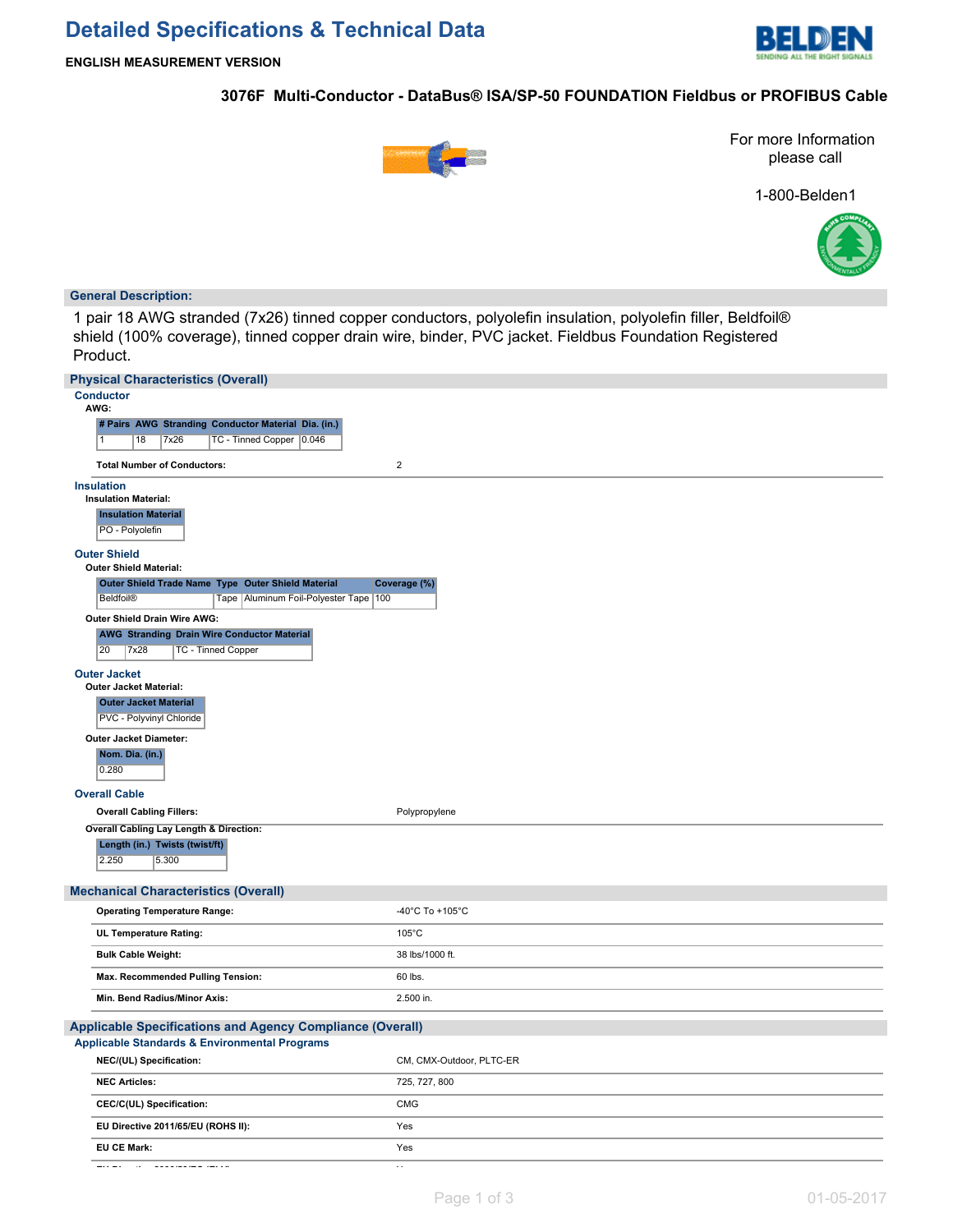# **Detailed Specifications & Technical Data**



## **ENGLISH MEASUREMENT VERSION**

# **3076F Multi-Conductor - DataBus® ISA/SP-50 FOUNDATION Fieldbus or PROFIBUS Cable**

| Yes<br>EU Directive 2002/95/EC (RoHS):<br>EU RoHS Compliance Date (mm/dd/yyyy):<br>01/01/2004                                                                                                                                                                                                                                                                                                                                                                                                                                                                                                                                                                                                                                                                                                                         |                                                      |  |  |  |
|-----------------------------------------------------------------------------------------------------------------------------------------------------------------------------------------------------------------------------------------------------------------------------------------------------------------------------------------------------------------------------------------------------------------------------------------------------------------------------------------------------------------------------------------------------------------------------------------------------------------------------------------------------------------------------------------------------------------------------------------------------------------------------------------------------------------------|------------------------------------------------------|--|--|--|
|                                                                                                                                                                                                                                                                                                                                                                                                                                                                                                                                                                                                                                                                                                                                                                                                                       |                                                      |  |  |  |
|                                                                                                                                                                                                                                                                                                                                                                                                                                                                                                                                                                                                                                                                                                                                                                                                                       |                                                      |  |  |  |
| EU Directive 2002/96/EC (WEEE):<br>Yes                                                                                                                                                                                                                                                                                                                                                                                                                                                                                                                                                                                                                                                                                                                                                                                |                                                      |  |  |  |
| Yes<br>EU Directive 2003/11/EC (BFR):                                                                                                                                                                                                                                                                                                                                                                                                                                                                                                                                                                                                                                                                                                                                                                                 |                                                      |  |  |  |
| CA Prop 65 (CJ for Wire & Cable):<br>Yes                                                                                                                                                                                                                                                                                                                                                                                                                                                                                                                                                                                                                                                                                                                                                                              |                                                      |  |  |  |
| MII Order #39 (China RoHS):<br>Yes                                                                                                                                                                                                                                                                                                                                                                                                                                                                                                                                                                                                                                                                                                                                                                                    |                                                      |  |  |  |
| <b>Other Specification:</b><br><b>ITC-ER</b>                                                                                                                                                                                                                                                                                                                                                                                                                                                                                                                                                                                                                                                                                                                                                                          |                                                      |  |  |  |
| <b>Flame Test</b>                                                                                                                                                                                                                                                                                                                                                                                                                                                                                                                                                                                                                                                                                                                                                                                                     |                                                      |  |  |  |
| <b>UL Flame Test:</b><br>UL1666 Riser                                                                                                                                                                                                                                                                                                                                                                                                                                                                                                                                                                                                                                                                                                                                                                                 |                                                      |  |  |  |
| C(UL) Flame Test:<br>FT4                                                                                                                                                                                                                                                                                                                                                                                                                                                                                                                                                                                                                                                                                                                                                                                              |                                                      |  |  |  |
| <b>IEEE Flame Test:</b>                                                                                                                                                                                                                                                                                                                                                                                                                                                                                                                                                                                                                                                                                                                                                                                               | 1202, IEEE 383 Vertical Tray Flame Test (70,000 BTU) |  |  |  |
| <b>Suitability</b>                                                                                                                                                                                                                                                                                                                                                                                                                                                                                                                                                                                                                                                                                                                                                                                                    |                                                      |  |  |  |
| Suitability - Indoor:<br>Yes                                                                                                                                                                                                                                                                                                                                                                                                                                                                                                                                                                                                                                                                                                                                                                                          |                                                      |  |  |  |
| Suitability - Outdoor:<br>Yes                                                                                                                                                                                                                                                                                                                                                                                                                                                                                                                                                                                                                                                                                                                                                                                         |                                                      |  |  |  |
| Suitability - Burial:<br>Yes - UL                                                                                                                                                                                                                                                                                                                                                                                                                                                                                                                                                                                                                                                                                                                                                                                     |                                                      |  |  |  |
| <b>Sunlight Resistance:</b><br>Yes                                                                                                                                                                                                                                                                                                                                                                                                                                                                                                                                                                                                                                                                                                                                                                                    |                                                      |  |  |  |
| Oil Resistance:<br>Yes                                                                                                                                                                                                                                                                                                                                                                                                                                                                                                                                                                                                                                                                                                                                                                                                |                                                      |  |  |  |
| Plenum/Non-Plenum                                                                                                                                                                                                                                                                                                                                                                                                                                                                                                                                                                                                                                                                                                                                                                                                     |                                                      |  |  |  |
| Plenum (Y/N):<br>No                                                                                                                                                                                                                                                                                                                                                                                                                                                                                                                                                                                                                                                                                                                                                                                                   |                                                      |  |  |  |
| <b>Unaveraged Impedance:</b><br>Freq. (MHz) Impedance (Ohm)<br>0.031<br>100.000<br>Nom. Inductance:<br>Inductance (µH/ft)<br>.19<br>Nom. Capacitance Conductor to Shield:<br>Capacitance (pF/ft)<br>45.0<br>Nom. Mutual Capacitance:<br>Capacitance (pF/ft)<br>24.0<br><b>Maximum Capacitance Unbalance:</b><br>Capacitance (pF/ft)<br>1.200<br>Nominal Velocity of Propagation:<br>VP(%)<br>66<br>Nom. Conductor DC Resistance:<br>DCR @ 20°C (Ohm/1000 ft)<br>5.86<br>Nominal Outer Shield DC Resistance:<br>DCR @ 20°C (Ohm/1000 ft)<br>7.500<br>Nom. Attenuation:<br>Freq. (MHz) Attenuation (dB/100 ft.)<br>0.039<br>0.080<br>Max. Attenuation:<br>Freq. (MHz) Attenuation (dB/100 ft.)<br>10<br>.091 0.039<br>0.091<br>Max. Operating Voltage - UL:<br><b>Voltage</b><br>300 V RMS<br>Max. Recommended Current: |                                                      |  |  |  |